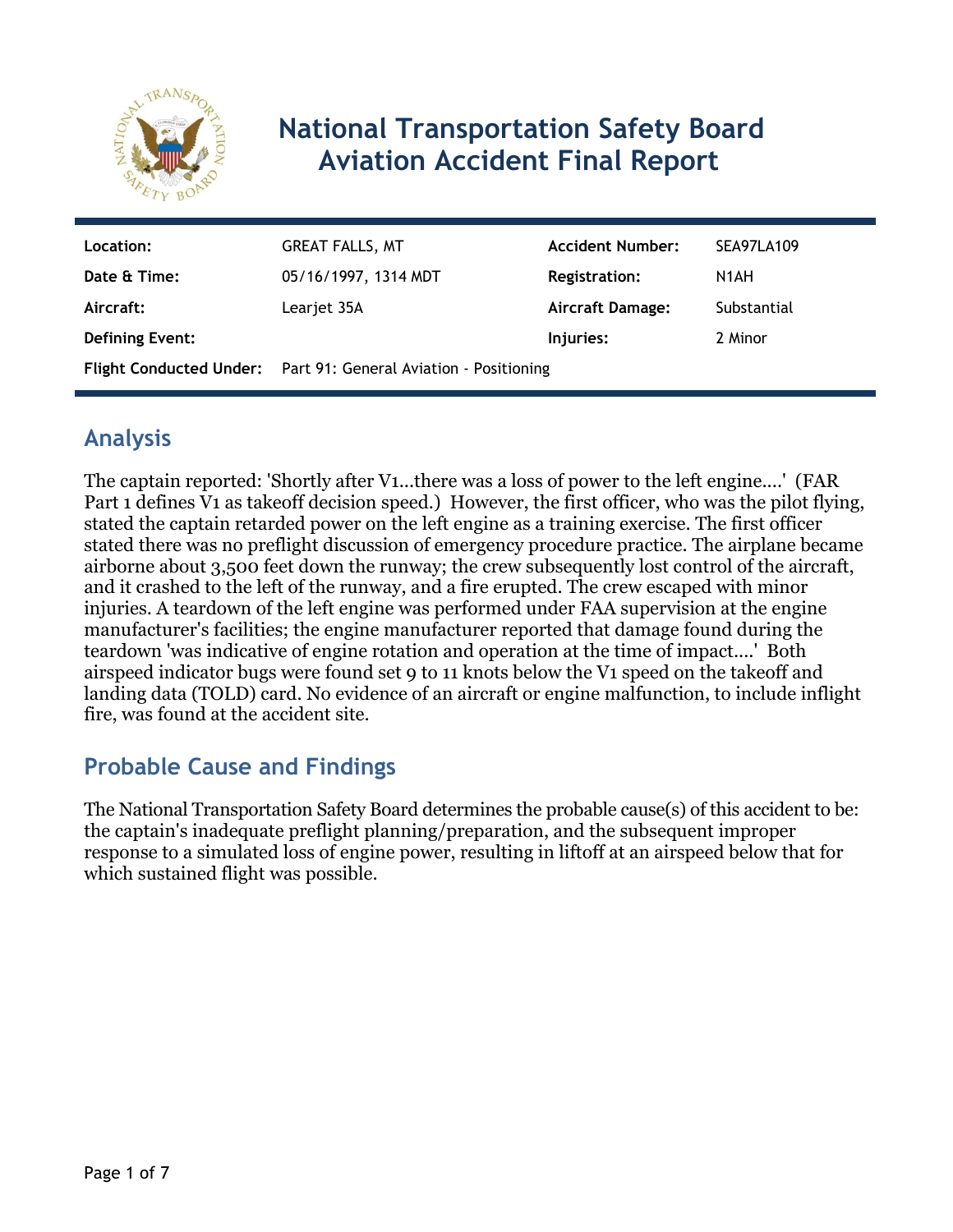### **Findings**

Occurrence #1: LOSS OF CONTROL - IN FLIGHT Phase of Operation: TAKEOFF

Findings

1. (C) PREFLIGHT PLANNING/PREPARATION - INADEQUATE - PILOT IN COMMAND

2. (C) EMERGENCY PROCEDURE - IMPROPER

3. (C) AIRSPEED(VMC) - NOT OBTAINED/MAINTAINED

4. AIRCRAFT CONTROL - NOT POSSIBLE

----------

Occurrence #2: IN FLIGHT COLLISION WITH TERRAIN/WATER Phase of Operation: DESCENT - UNCONTROLLED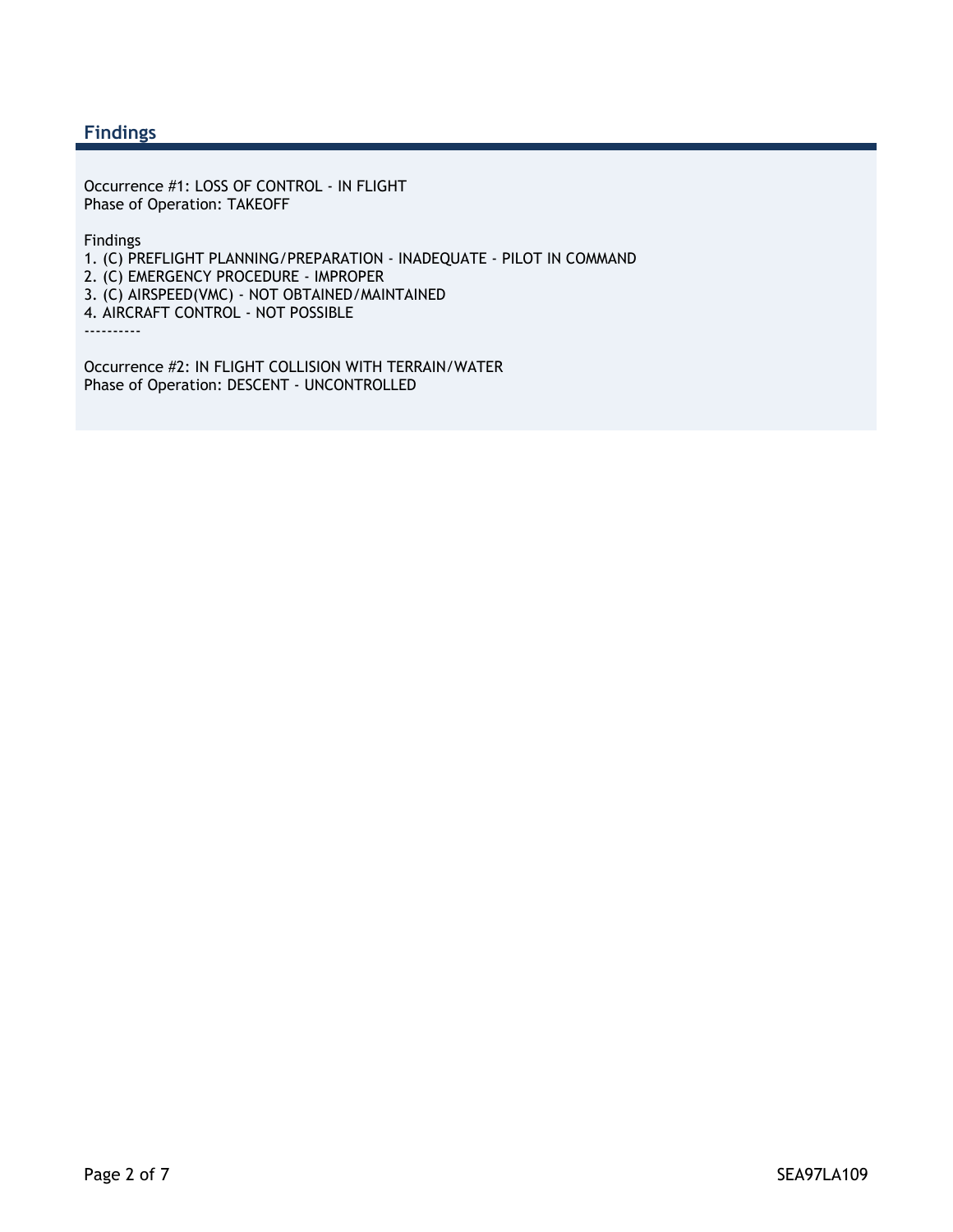### **Factual Information**

 On May 16, 1997, approximately 1314 mountain daylight time, a Learjet 35A, N1AH, being operated by Professional Flight Crew Services of Melbourne, Florida (d/b/a First Air Jet Charter), a 14 CFR 135 on-demand air taxi certificate holder, crashed during an attempted takeoff from runway 21 at Great Falls International Airport, Great Falls, Montana. The airplane was substantially damaged by impact forces and a post-crash fire, and the two pilots (an airline transport pilot-in-command and a commercial pilot second-in-command) received minor injuries. The flight was to be a 14 CFR 91 positioning flight to return to the aircraft's home base of Dallas Love Field, Dallas, Texas, and there were no passengers on board. Visual meteorological conditions prevailed at the time of the accident, and the flight was on an instrument flight rules (IFR) flight plan.

The pilots reported that the first officer was the pilot flying at the time of the occurrence. In a written statement attached to the operator's accident report, the captain stated the following:

 The take off [sic] was normal with the exception of gusty cross winds[;] all standard call outs were made at the appropriate times during the take-off roll. Shortly after [V1, critical engine failure speed] was reached there was a loss of power to the left engine. The aircraft became airborne and the Pilot-Flying was handling the situation well when the aircraft pitched up and banked to the left[.] I then assisted on the controls but was unable to control the aircraft. The aircraft began to roll left and right as airspeed began to deteriorate[;] we leveled the wings just before impact....

In the first officer's written statement, also attached to the operator's accident report, the first officer stated the following:

 After calling V1...[the captain] informed me that we had lost engine power on one of the engines....Before I could respond, the airplane lifted off....And then, the nose pitched up and the wings rocked back and forth, first to the left, and then very aggressively to the right where it looked like we were about to hit the ground with our right tip at a 45 degree angle. As we dropped, the plane came down right side up and hit the ground hard.... We continued to bounce [straight] ahead on the grass next to the runway...finally coming to rest....

 ...As we looked at each other, surprised to be alive [the captain] told me "If anybody asks, we lost the left engine." I said "I couldn't live with that" but as we watched the aircraft burn, I said "we are lucky to be alive, I can live with the truth."

...The FAA had happened to be in town and were there at the scene. Due to our conflict, I tried to let [the captain] tell the story and he stuck to his portion of the truth. Since what he said was all true I agreed that was how I saw it. However we left out one minor detail. [The captain] had pulled the power back on me as a training exercise....

 ...[The captain] also told me that at the point that we lost control, he gave me power back in the left engine.

 ...the target [V] speeds set in the airspeed indicators may have been set with the wrong speeds. This may have caused V1 to be called out early....With the V1 speed being called early the pilot flying would continue the take off which in turn would cause control problems. My belief is that we were at a speed below V1 which meant that we should have powered back and abort[ed] the take off....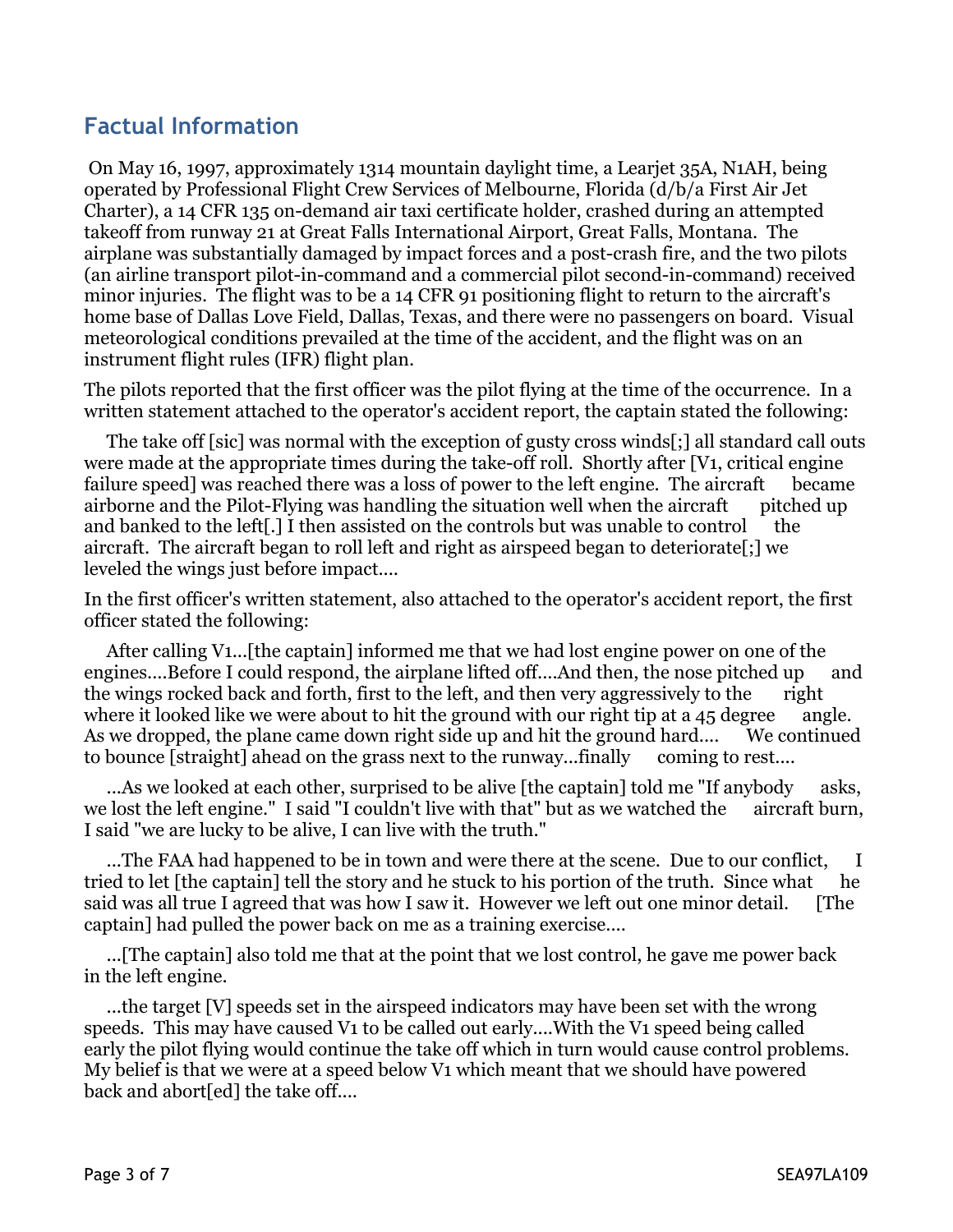Air traffic controllers at Great Falls who saw the aircraft reported that it became airborne, reaching an altitude of about 50 to 75 feet above ground level and flying for 1/4 to 1/2 mile, before impacting on the airport to the left of the runway and coming to a stop.

Investigators from the FAA and Learjet conducted an on-site investigation. The Learjet investigator's on-site examination field notes described the accident aircraft's flight path as follows:

 ...The aircraft lifted off at approximately 3500' [down the runway] and entered a left turn to a heading of 184 [degrees] for approximately 1154'. The aircraft then turned to a heading of 197 [degrees] for approximately 1822' before impacting the ground with the right tip tank. The right tip tank ruptured....Fuel from the right tip tank ignited. The aircraft bounced and spun 180 [degrees]. The airplane...tracked across the ground on a heading of 209 [degrees] for approximately 1093'. The aircraft came to rest facing north 1.24 NM (7534') from the end of runway 21.

Photographs taken by the Learjet investigator showed a takeoff and landing data (TOLD) card in the aircraft cockpit with a computed V1 speed of 127 knots, VR (rotation speed) of 134 knots, and V2 (takeoff safety speed) of 137 knots (the takeoff distance was not filled in on the card); the captain's airspeed indicator "bug" set at 116 knots; the first officer's airspeed indicator "bug" set at 118 knots; the left engine turbine temperature indicator captured at 371 degrees C (within the normal operating range marked on the indicator); and the right engine turbine temperature indicator captured at 327 degrees C (also within the normal operating range marked on the indicator.) The on-scene investigators reported to the NTSB investigator-incharge (IIC) that they found no evidence of an aircraft or engine malfunction at the accident site, and no evidence of inflight fire.

The accident aircraft was equipped with a cockpit voice recorder (CVR.) The CVR was removed from the aircraft and sent to the CVR lab at the NTSB Engineering and Computer Services Division, Washington, DC, for readout. The attempt to read out the accident aircraft's CVR revealed that the CVR was inoperative at the time of the accident, and contained no data.

The accident aircraft's engines were removed and shipped to the manufacturer, AlliedSignal Aerospace of Phoenix, Arizona. A teardown inspection of the left engine was subsequently conducted under FAA supervision at AlliedSignal's Services Repair and Overhaul Facility in Phoenix on July 17 and 18, 1997. In its report to the NTSB on the teardown examination (number 21-9792, dated November 7, 1997), AlliedSignal reported: "...The teardown and examination of the engine disclosed that the type and degree of damage was indicative of engine rotation and operation at the time of impact with the ground. No pre-existing conditions were found which would have prevented normal operation...."

In a telephone conversation with the first officer on July 28, 1997, the first officer reiterated his written account of the accident sequence to the NTSB IIC. The first officer further stated that the V-speeds were calculated for the accident flight and written onto the TOLD card, but that on the accident flight, he had overlooked setting the airspeed indicator "bugs" with the takeoff V-speeds for the accident takeoff. He stated that the airspeed bugs thus were set to the landing speeds for the previous flight, approximately 11 knots below the correct takeoff V-speeds. (NOTE: The Normal Procedures section of the FAA-approved Learjet 35A/36A Flight Manual contains the steps "Takeoff Data (N1, V1, VR, V2, Takeoff Distance) - Computed and bugs set..." in the Before Starting Engines procedure, and "Takeoff Data (N1, V1, VR, V2) - Reviewed and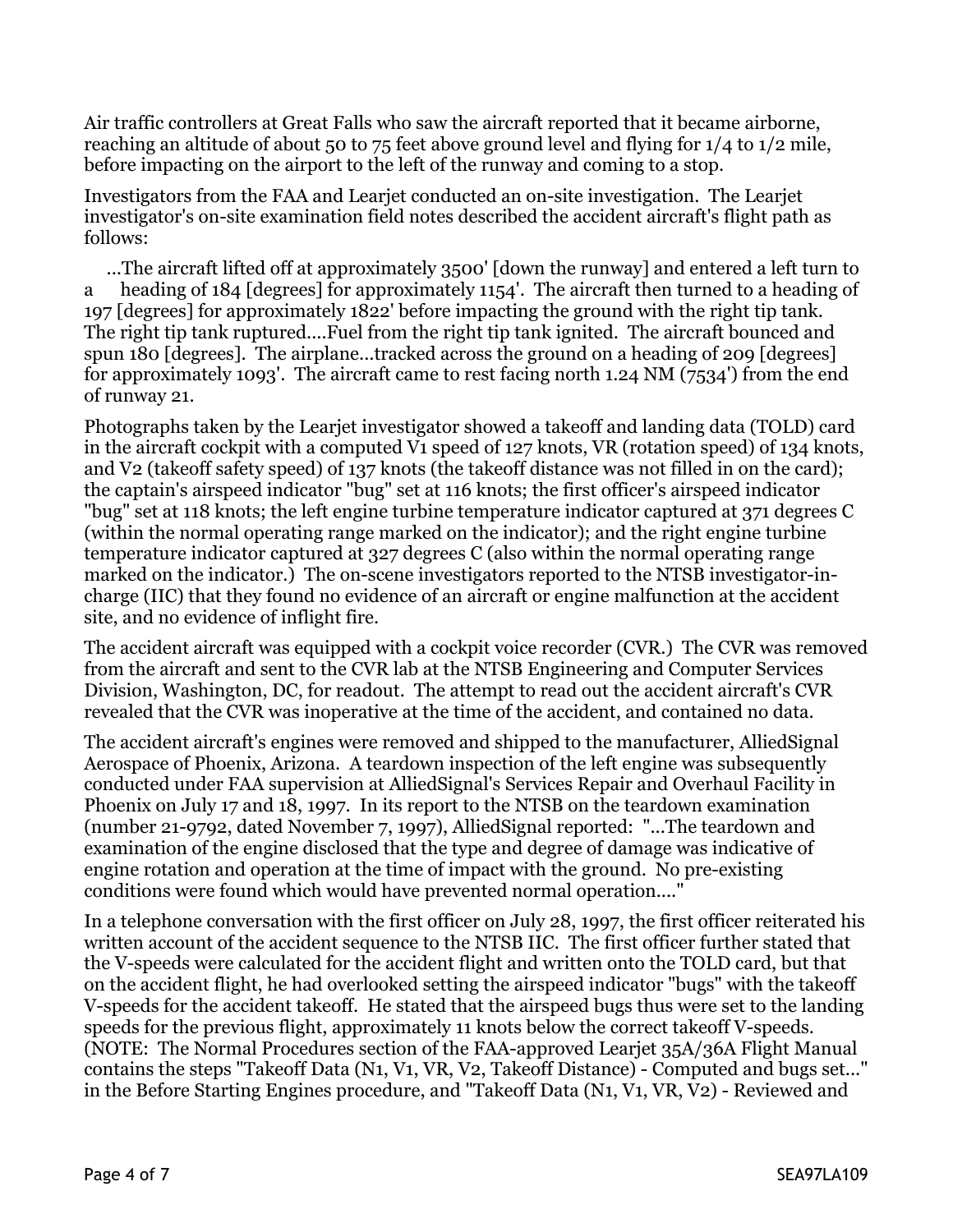Bugs Set" in the "Taxi and Before Takeoff" procedure. These steps are applicable both at the original departure point of a flight, and to through flights.) The first officer also stated to the NTSB IIC during this conversation that prior to the accident, there was no preflight discussion or briefing between the pilots regarding possible simulated emergencies.

A Great Falls special weather observation at 1329 (approximately 15 minutes after the reported time of the accident) reported the winds from 260 degrees at 7 knots, gusting to 19 knots.

According to the FAA-approved Learjet 35A/36A Flight Manual, the memory items for the "Engine Failure During Takeoff" procedure are as follows:

### BELOW V1 SPEED

 1. Perform ABORTED TAKEOFF procedure, this section. [NOTE: Memory items for the "Aborted Takeoff" procedure are: Thrust Levers - IDLE; Wheel Brakes - Apply; Spoilers - EXT.]

#### ABOVE V1 SPEED

 1. Rudder and Ailerons - As required, for directional control. 2. Accelerate to VR. NOTE Directional control is improved if the nose wheel is kept on the runway until VR. 3. Rotate at VR; Climb at V2.  $\alpha$  4. GEAR - UP, when positive rate of climb is established.  $\beta$ . When clear of obstacles, accelerate to  $V_2$  + 30 and retract flaps. NOTE Lateral control is improved with tip tanks empty. If time permits, it is recommended that tip tank fuel be jettisoned.

Aircraft performance information computed by Learjet indicated that, under the accident flight conditions, for a one-engine failure at V1 in which takeoff is continued according to the flight manual procedure, the VR of 134 knots is attained 3,382 feet past the start of the takeoff roll, and liftoff occurs 4,704 feet beyond the start of the takeoff roll.

| Certificate:                     | Airline Transport; Flight Instructor                                                                                                                                                                                                               | Age:                         | 37, Male                      |  |
|----------------------------------|----------------------------------------------------------------------------------------------------------------------------------------------------------------------------------------------------------------------------------------------------|------------------------------|-------------------------------|--|
| Airplane Rating(s):              | Multi-engine Land; Single-engine<br>Land                                                                                                                                                                                                           | Seat Occupied:               | Left                          |  |
| <b>Other Aircraft Rating(s):</b> | None                                                                                                                                                                                                                                               | <b>Restraint Used:</b>       | Seatbelt, Shoulder<br>harness |  |
| Instrument Rating(s):            | Airplane                                                                                                                                                                                                                                           | <b>Second Pilot Present:</b> | Yes.                          |  |
| Instructor Rating(s):            | Airplane Multi-engine; Airplane<br>Single-engine; Instrument Airplane                                                                                                                                                                              | Toxicology Performed:        |                               |  |
| <b>Medical Certification:</b>    | Class 1 Valid Medical--no<br>waivers/lim.                                                                                                                                                                                                          | Last Medical Exam:           | 01/24/1997                    |  |
| <b>Occupational Pilot:</b>       | Last Flight Review or Equivalent:                                                                                                                                                                                                                  |                              |                               |  |
| <b>Flight Time:</b>              | 8700 hours (Total, all aircraft), 2000 hours (Total, this make and model), 8200 hours (Pilot In<br>Command, all aircraft), 110 hours (Last 90 days, all aircraft), 40 hours (Last 30 days, all<br>aircraft), 8 hours (Last 24 hours, all aircraft) |                              |                               |  |

#### **Pilot Information**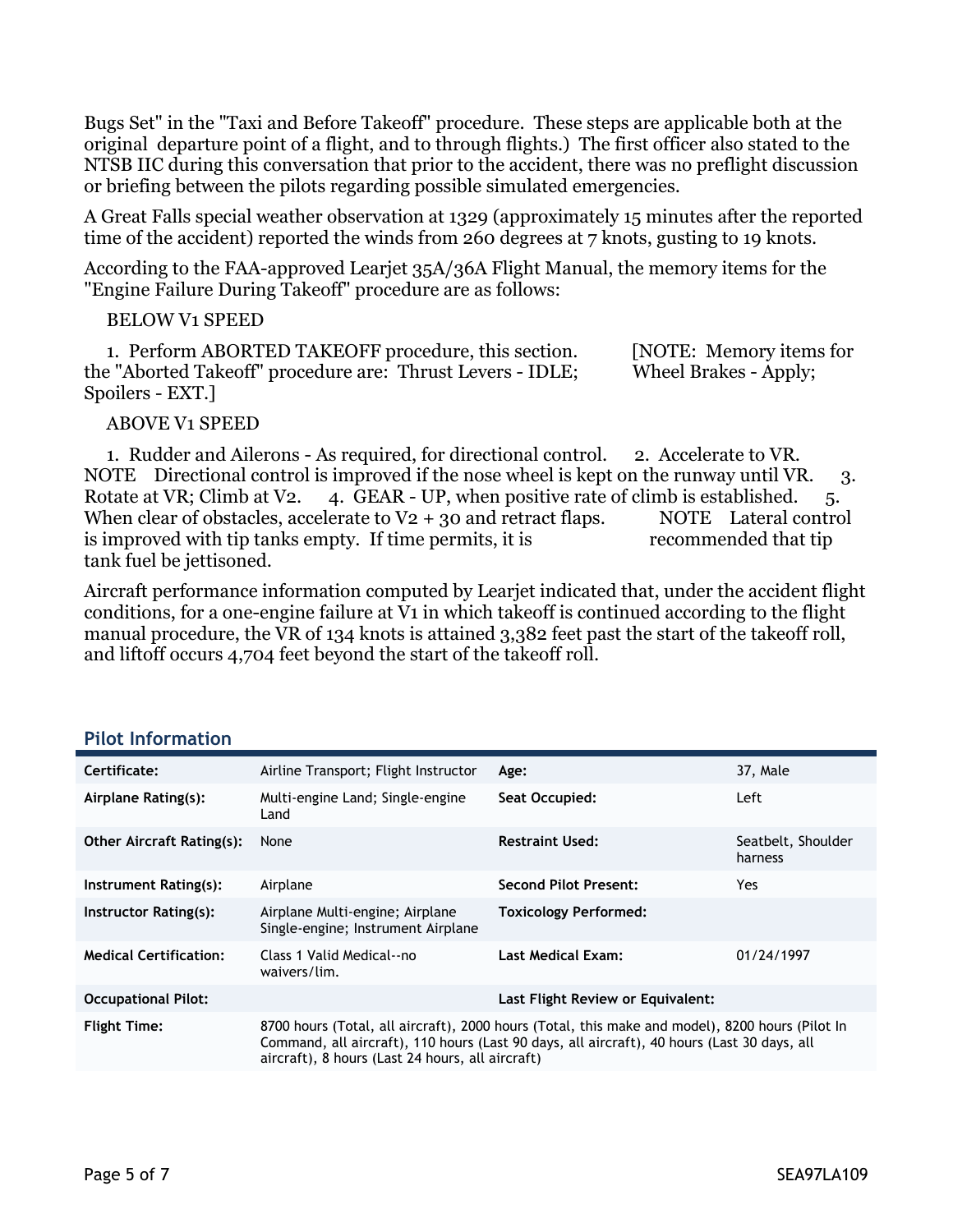### **Aircraft and Owner/Operator Information**

| Aircraft Manufacturer:            | Learjet                                 | Registration:                         | N1AH                     |
|-----------------------------------|-----------------------------------------|---------------------------------------|--------------------------|
| Model/Series:                     | 35A 35A                                 | <b>Aircraft Category:</b>             | Airplane                 |
| Year of Manufacture:              |                                         | <b>Amateur Built:</b>                 | <b>No</b>                |
| Airworthiness Certificate:        | Transport                               | Serial Number:                        | 35-398                   |
| <b>Landing Gear Type:</b>         | Retractable - Tricycle                  | Seats:                                | 10                       |
| Date/Type of Last Inspection:     | 05/13/1997, AAIP                        | <b>Certified Max Gross Wt.:</b>       | 18500 lbs                |
| Time Since Last Inspection:       | 13 Hours                                | Engines:                              | 2 Turbo Fan              |
| Airframe Total Time:              | 8019 Hours                              | <b>Engine Manufacturer:</b>           | Garrett                  |
| ELT:                              | Not installed                           | <b>Engine Model/Series:</b>           | TFE731-2-2B              |
| <b>Registered Owner:</b>          | AGH AVIATION LTD.                       | <b>Rated Power:</b>                   | 3150 lbs                 |
| Operator:                         | PROFESSIONAL FLIGHT CREW<br><b>SVCS</b> | Air Carrier Operating<br>Certificate: | On-demand Air Taxi (135) |
| <b>Operator Does Business As:</b> | FIRST AIR JET CHARTER                   | <b>Operator Designator Code:</b>      | <b>PISA</b>              |

### **Meteorological Information and Flight Plan**

| <b>Conditions at Accident Site:</b>     | <b>Visual Conditions</b> | <b>Condition of Light:</b>    | Day                            |
|-----------------------------------------|--------------------------|-------------------------------|--------------------------------|
| <b>Observation Facility, Elevation:</b> | GTF, 3674 ft msl         | <b>Observation Time:</b>      | 1329 MDT                       |
| Distance from Accident Site:            | 0 Nautical Miles         | Direction from Accident Site: | $\mathbf{0}^{\circ}$           |
| Lowest Cloud Condition:                 | Clear / 0 ft agl         | <b>Temperature/Dew Point:</b> | 24 $\degree$ C / 4 $\degree$ C |
| Lowest Ceiling:                         | None $/ 0$ ft agl        | Visibility                    | 10 Miles                       |
| Wind Speed/Gusts, Direction:            | 7 knots/ 19 knots, 246°  | Visibility (RVR):             | 0 ft                           |
| <b>Altimeter Setting:</b>               | 30 inches Hg             | Visibility (RVV):             | 0 Miles                        |
| <b>Precipitation and Obscuration:</b>   |                          |                               |                                |
| <b>Departure Point:</b>                 | (GTF)                    | Type of Flight Plan Filed:    | <b>IFR</b>                     |
| Destination:                            | DALLAS, TX (DAL)         | <b>Type of Clearance:</b>     | <b>IFR</b>                     |
| <b>Departure Time:</b>                  | 1310 MDT                 | Type of Airspace:             | Class D; TRSA                  |

# **Airport Information**

| Airport:                  | <b>GREAT FALLS INTL (GTF)</b> | <b>Runway Surface Type:</b>      | Asphalt |
|---------------------------|-------------------------------|----------------------------------|---------|
| <b>Airport Elevation:</b> | 3674 ft                       | <b>Runway Surface Condition:</b> | Drv     |
| Runway Used:              | 21                            | IFR Approach:                    | None    |
| Runway Length/Width:      | 10502 ft / 150 ft             | <b>VFR Approach/Landing:</b>     | None    |